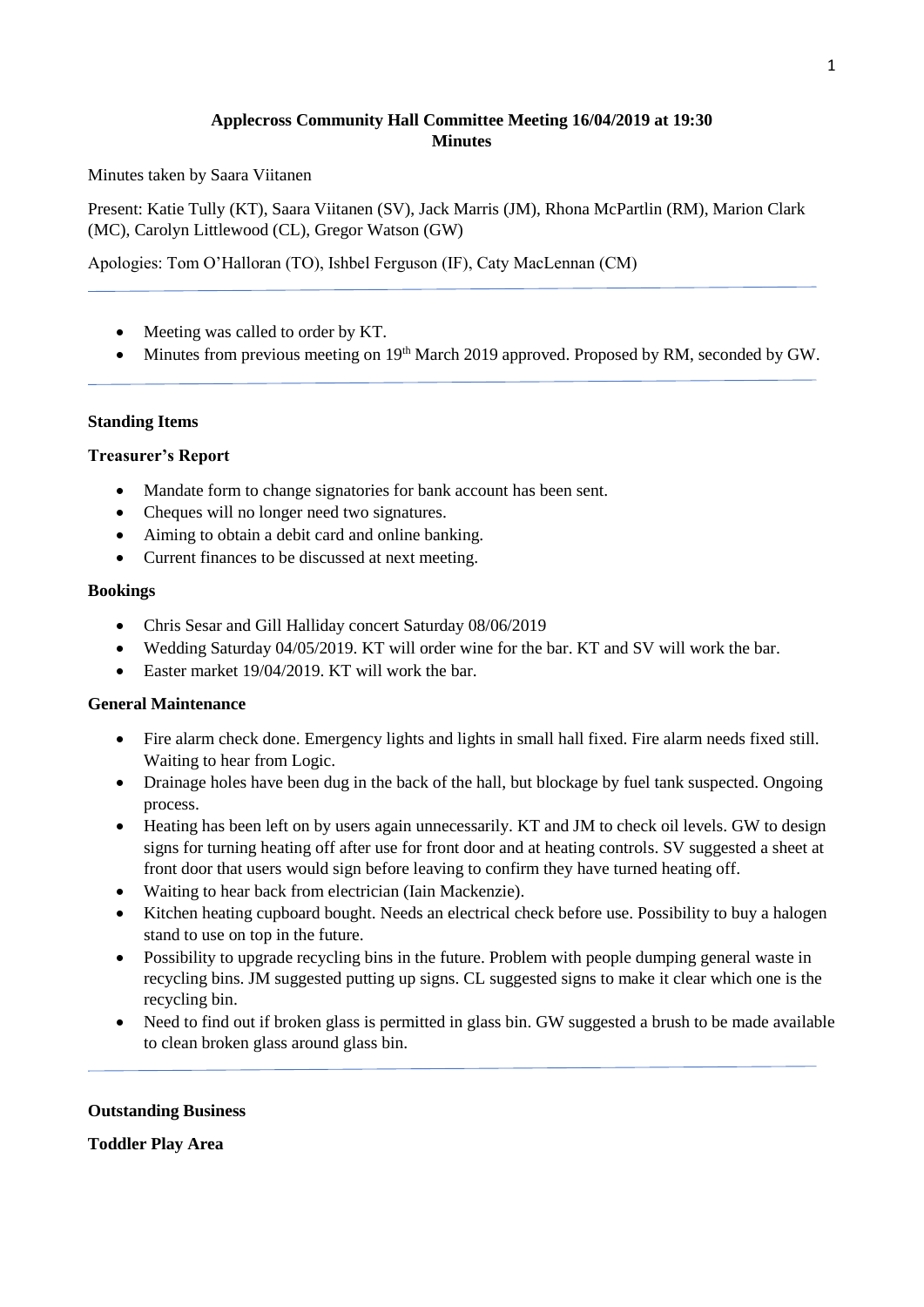- Megan MacInnes presented options and quotes for building a toddler play area outside hall. First option was wooden fencing which might be more durable and aesthetically pleasing. Second option was metal fencing. Committee decided to go with wooden fencing built by Isabelle Kerjose who is employed by the Applecross Trust. Committee needs to provide materials.
- Project has £500 from strupag and has applied for £1500 from the Community Council (SSE pot). Megan to follow up on this with the Community Council. Committee decided that if funding is secured, OK to go ahead with the project.
- KT: need to make sure no building going on during weddings etc.

## **Funding**

• Waiting to hear about Community Council (SSE) funding. KT to contact Cathryn Mackie about the Community Pot.

## **Correspondence**

• JM receiving most bills and invoices. Still need to change names (from Rory Cameron) for some bills.

## **Premises Licence and Premises Manager**

- Premises licence has come in and been put up on the wall. Refusals book has come in. More bar staff should be trained for future events (e.g. Applecross Games).
- KT to apply for licence and extension to licence for the Applecross Games.

## **Rental Rules and Prices**

• KT to finish rule book for hall users and email to committee.

### **Website**

- Committee suggested following changes to be made on the website:
	- No phone number in contact details, just email
	- Add recent pictures (location, atmospheric, wider Applecross and other), a picture slideshow and new title picture. CL suggested a Facebook competition for people to have their pictures on the website.
	- Regularly updating event calendar would take too much work and time. SV suggested embedding Facebook feed on every page instead.
	- Remove text from home page
	- 'About' page: make text more practical and mention e.g. groups, clubs, committee
	- 'Functions' page: add pictures of events (slideshow), remove gallery, add hire charges and contact details
	- Add 'Minibus' page. KT suggested adding a community portal for booking minibus in the future.
	- Fix enquiry form on 'Bookings' page
- Own email address for hall is needed.
- JM: need to have text and pictures ready when contacting Nathan (website designer).
- SV to look into options for creating a new website.

### **Constitutional Issues**

• To be discussed at next meeting.

# **Car Parking**

• To be discussed at next meeting.